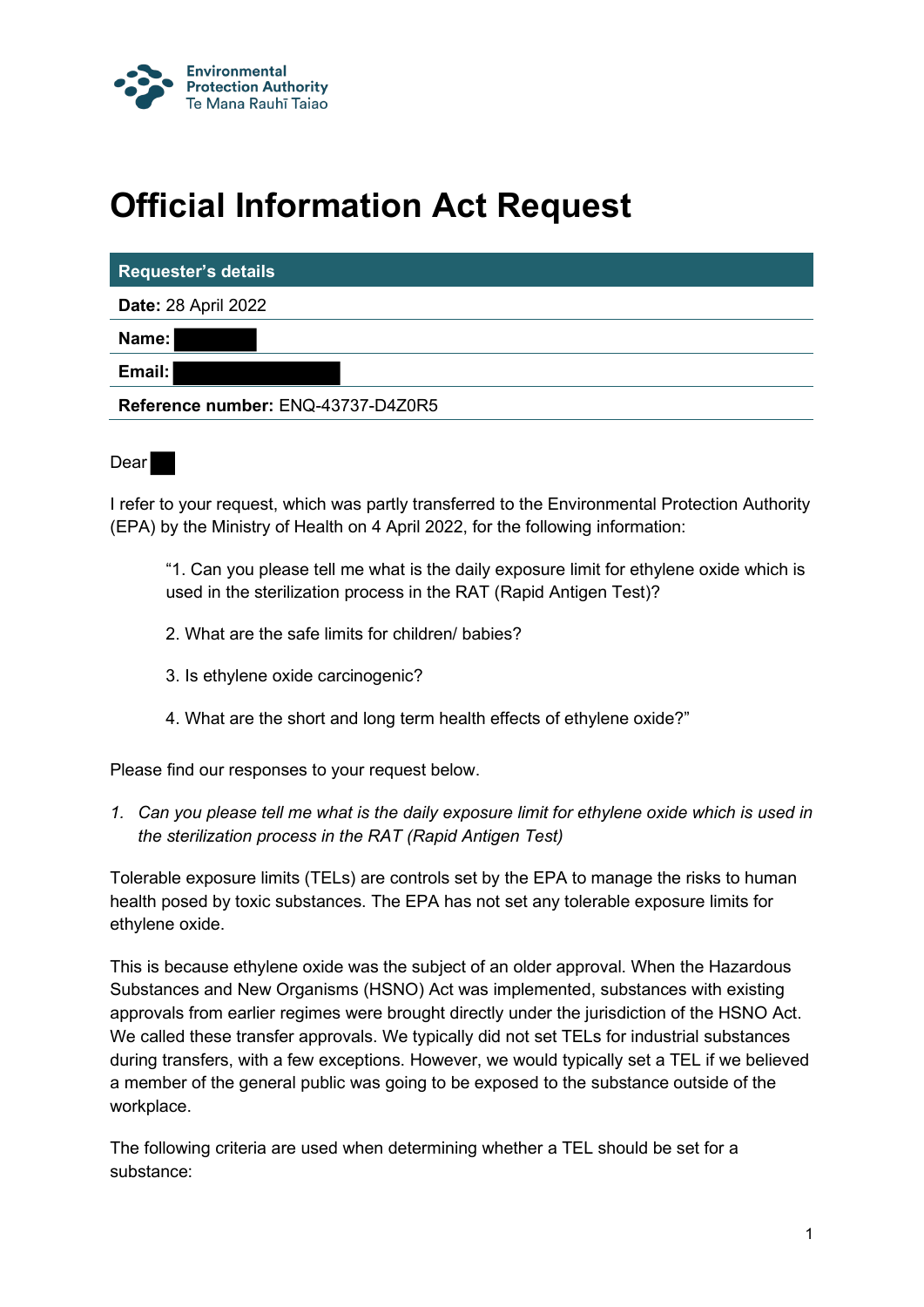- a. Likely to be present in air, water, or soil
- b. Likely to be encountered by people outside the workplace
- c. Likely to have a toxic effect.

In the case of RAT tests, exposure may be limited. Additionally, these tests would be considered a medical device, and therefore, Medsafe may be in a better position to provide more advice on exposure limits for people.

WorkSafe New Zealand does have a Workplace Exposure Standard (WES) value set for ethylene oxide.

[Workplace exposure standards and biological exposure indices](https://www.worksafe.govt.nz/topic-and-industry/monitoring/exposure-standards-and-biological-exposure-indices/)

### *2. What are the safe limits for children/ babies?*

Based on the information the EPA currently holds, no tolerable exposure limits have been set for ethylene oxide, which means there are none set for children and babies.

*3. Is ethylene oxide carcinogenic?*

Yes, ethylene oxide has a carcinogenicity Category 1 classification – may cause cancer. Please see the note below regarding classifications.

#### *4. What are the short and long term health effects of ethylene oxide?*

You can find the hazard classifications and approval for ethylene oxide on the EPA website:

## [Oxirane\\_ethylene\\_oxide\\_HSR001059.pdf \(epa.govt.nz\)](https://www.epa.govt.nz/assets/RecordsAPI/Oxirane_ethylene_oxide_HSR001059.pdf)

Please note that the classification is only indicative of the hazards but may not cover the risks of exposure to the substance itself. In the case of RATs, these are outside the scope of what we would typically look at under the Hazardous Substance and New Organisms (HSNO) Act framework and may be considered a manufactured article or medical device. In the case of medical devices, Medsafe may be able to provide more advice on the regulation of these. See the link below for exempt substances under the HSNO Act:

#### [Exempt substances and laboratories](https://www.epa.govt.nz/industry-areas/hazardous-substances/rules-for-hazardous-substances/exempt-substances-and-laboratories/)

Additionally, ethylene oxide is also listed in Annex III of the Rotterdam Convention as a chemical subject to the prior informed consent procedure.

The Rotterdam Convention is a multilateral environmental agreement which promotes shared responsibility and cooperative efforts among Parties in the international trade of certain hazardous chemicals to protect human health and the environment from potential harm.